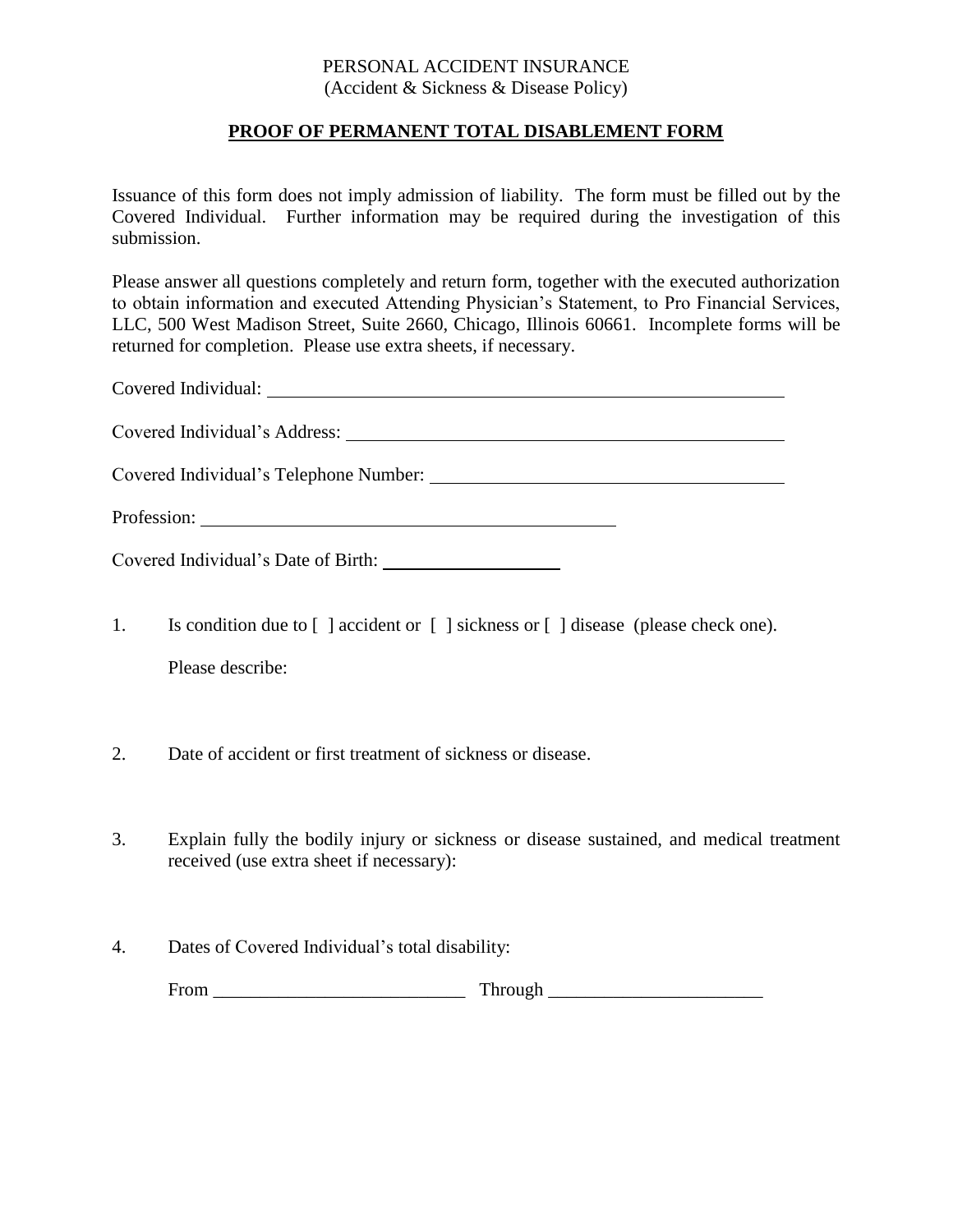5. Please list all physicians seen in the past five years, including current doctor:

- 6. Please list all hospitals in which Covered Individual was (is) confined:
- 7. Has Covered Individual participated in activities related to his sport since the accident or sickness? If yes, when and where:
- 8. Please list a possible beneficiary for the survivorship benefit:

I hereby declare the above particulars are true and complete in every respect. I hereby state and warrant that I have no intentions to ever again participate in the profession stated in the Schedule for the Policy.

I hereby authorize the undersigned physician to release any information acquired in the course of my examination or treatment.

| Covered Individual's Signature:<br>Dated: |
|-------------------------------------------|
|-------------------------------------------|

Policy Number:

Please attach copy of all pertinent medical records and any other documents or materials to support submission. During the claim investigation, Underwriters require your full cooperation, which may include but is not limited to an independent medical examination and your assistance in acquiring pertinent records.

Please direct all inquiries and completed form, together with executed Attending Physician's Statement, to:

> **PRO FINANCIAL SERVICES, LLC 500 West Madison Street Suite 2660 Chicago, Illinois 60661 Toll Free: 800-832-8000 Fax: 312-376-4668**